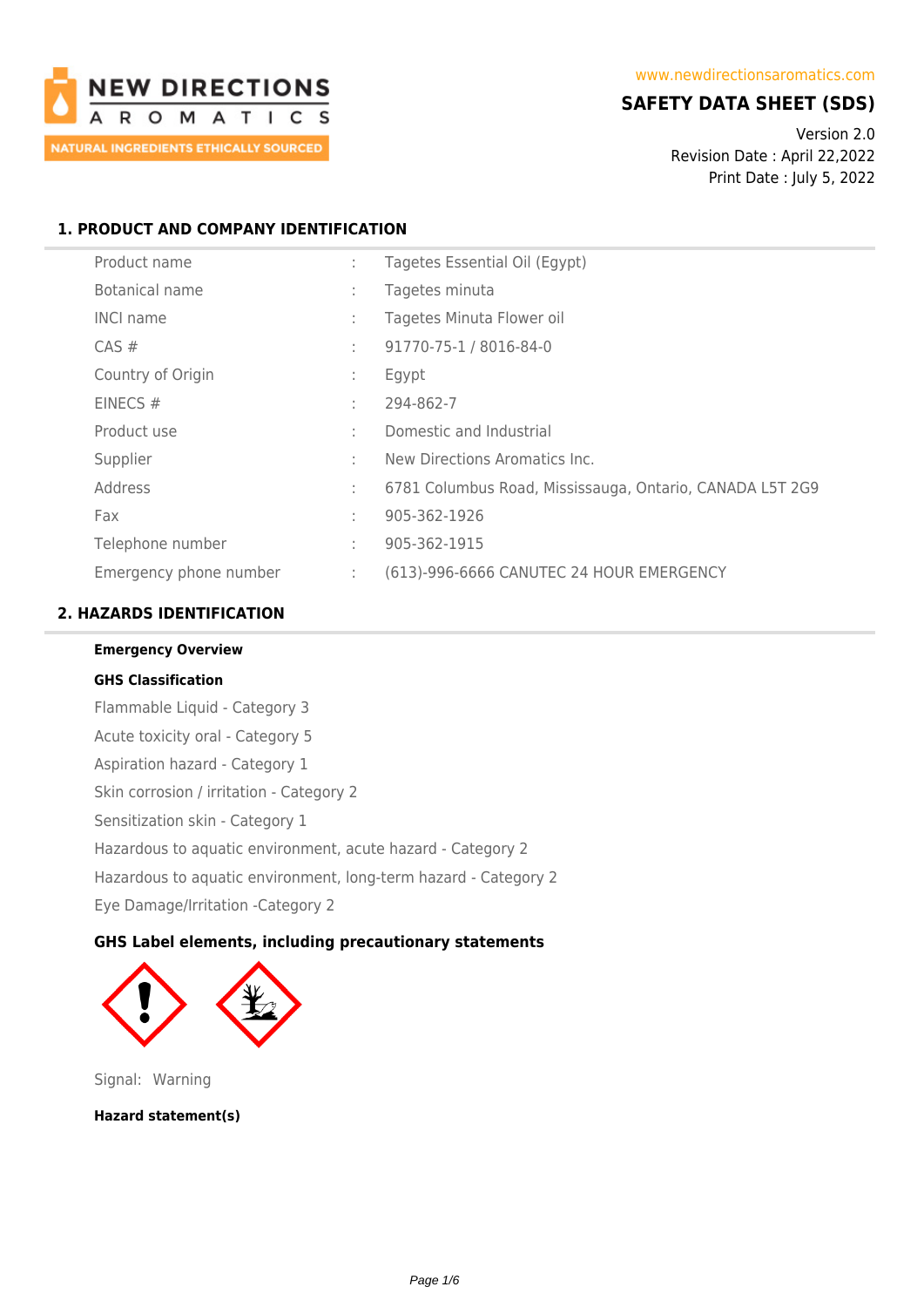| H227                              | Combustible liquid                                                                                      |
|-----------------------------------|---------------------------------------------------------------------------------------------------------|
| H304                              | May be fatal if swallowed and enters airways.                                                           |
| H316                              | Causes mild skin irritation                                                                             |
| H317                              | May cause an allergic skin reaction.                                                                    |
| H411                              | Toxic to aquatic life with long-lasting effects.                                                        |
| <b>Precautionary statement(s)</b> |                                                                                                         |
| P210                              | Keep away from heat, hot surfaces, sparks, open flames and other<br>ignition sources. No smoking.       |
| P233                              | Keep container tightly closed.                                                                          |
| P240                              | Ground/bond container and receiving equipment.                                                          |
| P241                              | Use explosion-proof electrical/ventilating/lighting/equipment.                                          |
| P242                              | Use only non-sparking tools.                                                                            |
| P243                              | Take precautionary measures against static discharge.                                                   |
| P261                              | Avoid breathing dust/fumes/gas/mist/vapours/spray.                                                      |
| P264                              | Wash skin thoroughly after handling.                                                                    |
| P272                              | Contaminated work clothing should not be allowed out of the workplace.                                  |
| P273                              | Avoid release to the environment.                                                                       |
| P280                              | Wear protective gloves/protective clothing/eye protection/face protection.                              |
| P301+P310                         | IF SWALLOWED: Immediately call a POISON CENTER/doctor.                                                  |
| P302+P352                         | IF ON SKIN: Wash with plenty of water.                                                                  |
| P303+P361+P353                    | IF ON SKIN (or hair): Take off immediately all contaminated clothing.<br>Rinse skin with water/ shower. |
| P312                              | Call a POISON CENTER/ doctor/if you feel unwell.                                                        |
| P321                              | Specific treatment (see section 4 on this label).                                                       |
| P332+P313                         | If skin irritation occurs: Get medical advice/attention.                                                |
| P333+P313                         | If skin irritation or a rash occurs: Get medical advice/attention.                                      |
| P362                              | Take off contaminated clothing.                                                                         |
| P363                              | Wash contaminated clothing before reuse.                                                                |
| P370+P378                         | In case of fire: Use appropriate fire extinguisher to extinguish.                                       |
| P391                              | Collect spillage.                                                                                       |
| P403+P235                         | Store in a well ventilated place. Keep cool.                                                            |
| P405                              | Store locked up.                                                                                        |
| P501                              | Dispose of contents/container according to local regulations.                                           |
|                                   |                                                                                                         |

### **3. COMPOSITION / INFORMATION INGREDIENTS**

| <b>Product Name</b>       | <b>CAS NO</b>          | <b>EC NO</b> | <b>Concentration</b> |
|---------------------------|------------------------|--------------|----------------------|
| Tagetes Minuta Flower Oil | 91770-75-1 / 8016-84-0 | 294-862-7    | 100 %                |

#### **4. FIRST AID MEASURES**

### **Eye contact**

Immediately flush eyes with plenty of cool water for at least 15 minutes. Get medical attention if irritation occurs.

### **Skin contact**

Remove contaminated clothing. Wash area with soap and water. If irritation occurs, get medical attention.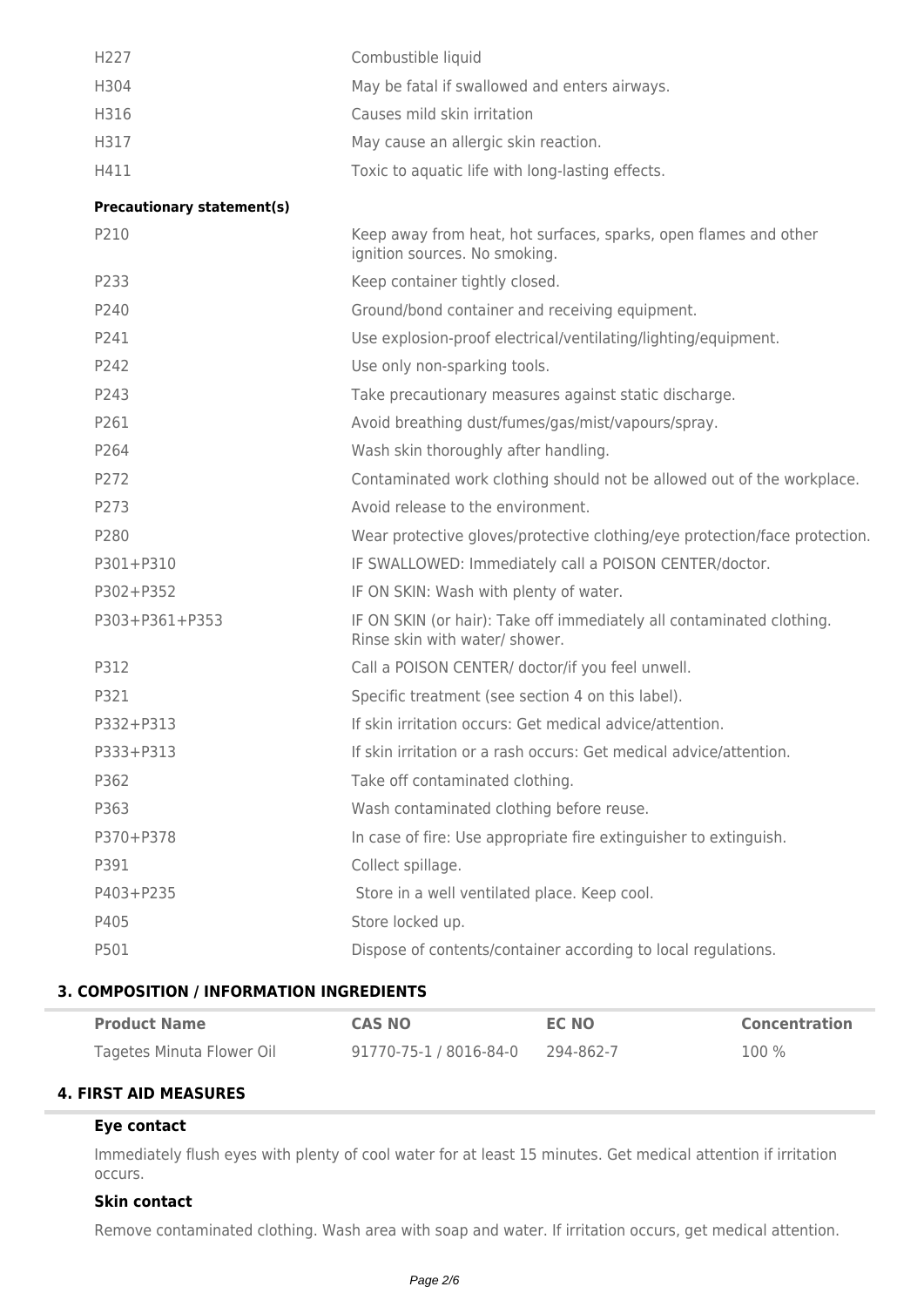#### **Inhalation**

If inhaled, removed to fresh air. Get medical attention if symptoms appear.

#### **Ingestion**

Seek medical attention or contact local poison control center.

#### **5. FIRE FIGHTING MEASURES**

#### **Suitable extinguishing media**

Foam. Dry Powder. Carbon dioxide.

#### **Unsuitable extinguishing media**

Water spray, water jet.

#### **Special protective equipment and precautions for fire-fighters**

Wear proper protective equipment. Exercise caution when fighting any chemical fire. Use water spray or fog for cooling exposed containers.

### **Special hazards arising from the substance or its combustible products**

Hazardous decomposition products may be formed at extreme heat or if burned.

#### **Resulting gases**

Carbon oxides.

# **6. ACCIDENTAL RELEASE MEASURES**

### **Personal precautions, protective equipment and emergency procedures.**

Wear gloves, respiratory protection equipment and overalls.

#### **Environmental precautions**

Do not allow entry into drains, storm water and soil.

#### **Methods and materials for containment and cleaning up**

Soak in absorbent material (e.g. sand). Avoid combustible materials. Sweep and throw the powder into security dustbin.

## **7. HANDLING AND STORAGE**

#### **Precautions for safe handling**

Handle in well-aired working areas, void of any heat sources. Use protective glasses and gloves, do not to breathe the emitted vapors. Use pumps when handling large quantity of this product.

#### **Conditions for safe storage, including any incompatibilities**

Keep container closed when not in use. keep the product in a waterproof, air-tight container, in a dry, cool ( $\leq 15^{\circ}$ C) and aired area.

## **8. EXPOSURE CONTROLS AND PERSONAL PROTECTION**

#### **Eyes**

Use tightly sealed goggles.

#### **Skin**

If skin contact or contamination of clothing is likely, protective clothing should be worn. Use protective gloves.

#### **Respiratory**

In case of insufficient ventilation, wear suitable respiratory equipment.

## **9. PHYSICAL AND CHEMICAL PROPERTIES**

Appearance : A thin yellowish-gold to light amber clear liquid.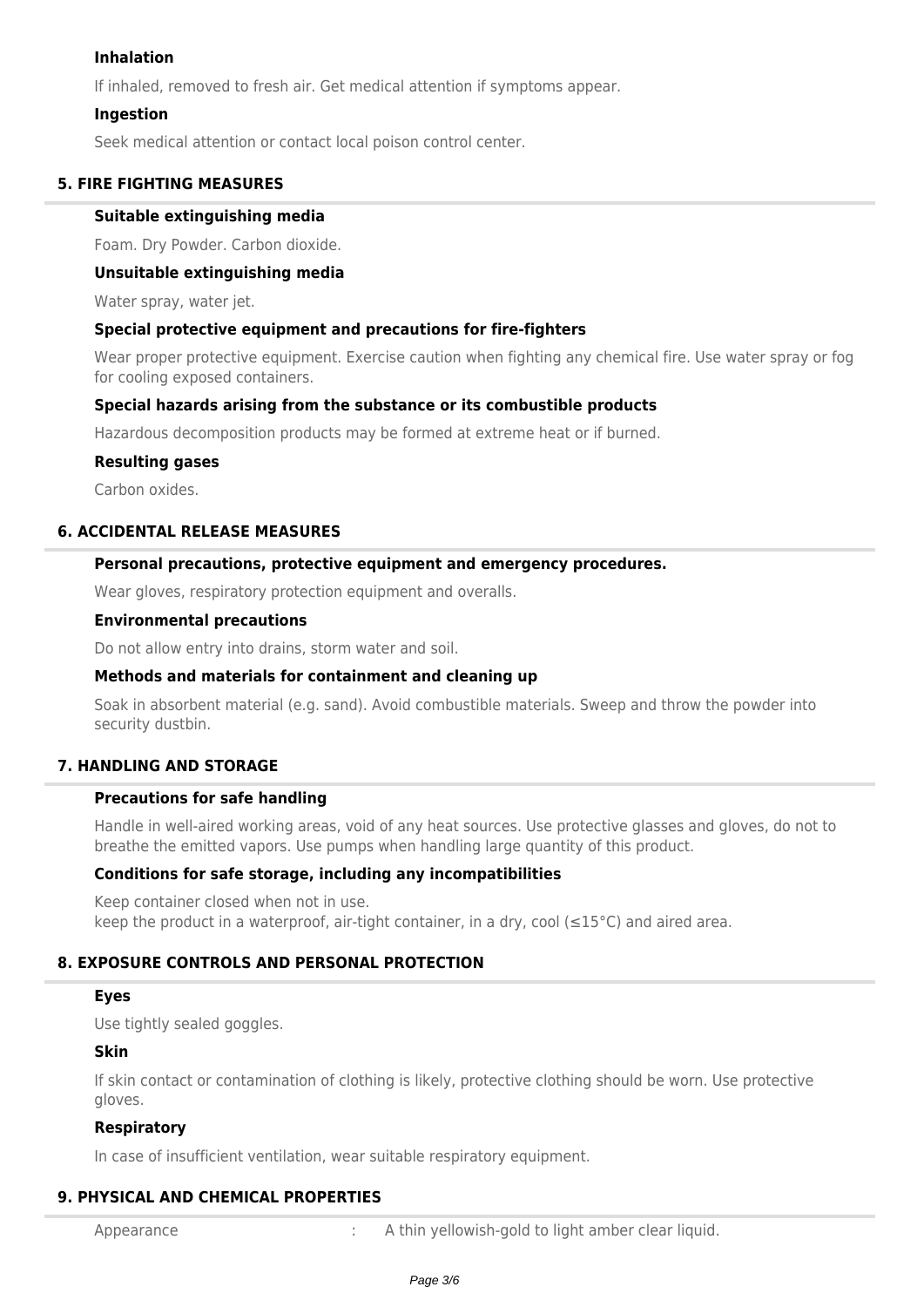| Odor             | It has a sweet, floral, slightly fruity scent. |
|------------------|------------------------------------------------|
| Flash point      | $59^{\circ}$ C                                 |
| Relative density | 0.860 to 0.900 @ 20 °C                         |
| Solubility (ies) | Soluble in alcohol . Insoluble in water.       |
| Refractive index | 1.478 to 1.515 @ 20 °C                         |
| Optical rotation | +1 $\degree$ to +10 $\degree$ @ 20 $\degree$ C |

## **10. STABILITY AND REACTIVITY**

#### **Reactivity**

This material presents no significant reactivity hazard.

#### **Chemical stability**

Chemically stable.

#### **Possibility of hazardous reactions**

Hazardous polymerization will not occur.

#### **Conditions to avoid**

Avoid sparks, flame and other heat sources.

#### **Incompatible materials**

Strong oxidizing agents.

### **Hazardous decomposition products**

Carbon Oxides.

### **11. TOXICOLOGICAL INFORMATION**

#### **Chronic toxicity**

May cause allergic reactions on skin.

#### **Inhalation**

Inhalation of high concentrations of vapor may result in irritation of eyes, nose and throat, headache, nausea, and dizziness.

#### **Skin contact**

Adverse skin effects should be prevented by normal care and personal hygiene.

### **Eye contact**

Possible irritation should be prevented by wearing safety glasses.

#### **12. ECOLOGICAL INFORMATION**

#### **Ecotoxicity**

Toxic to aquatic organisms, may cause long-term adverse effects environment. Avoid any pollution of ground, surface or underground water.

#### **Persistence and degradability**

Not available.

#### **Bio - accumulative potential**

Not available.

### **Mobility in soil**

Not available.

#### **Other adverse effects**

Not available.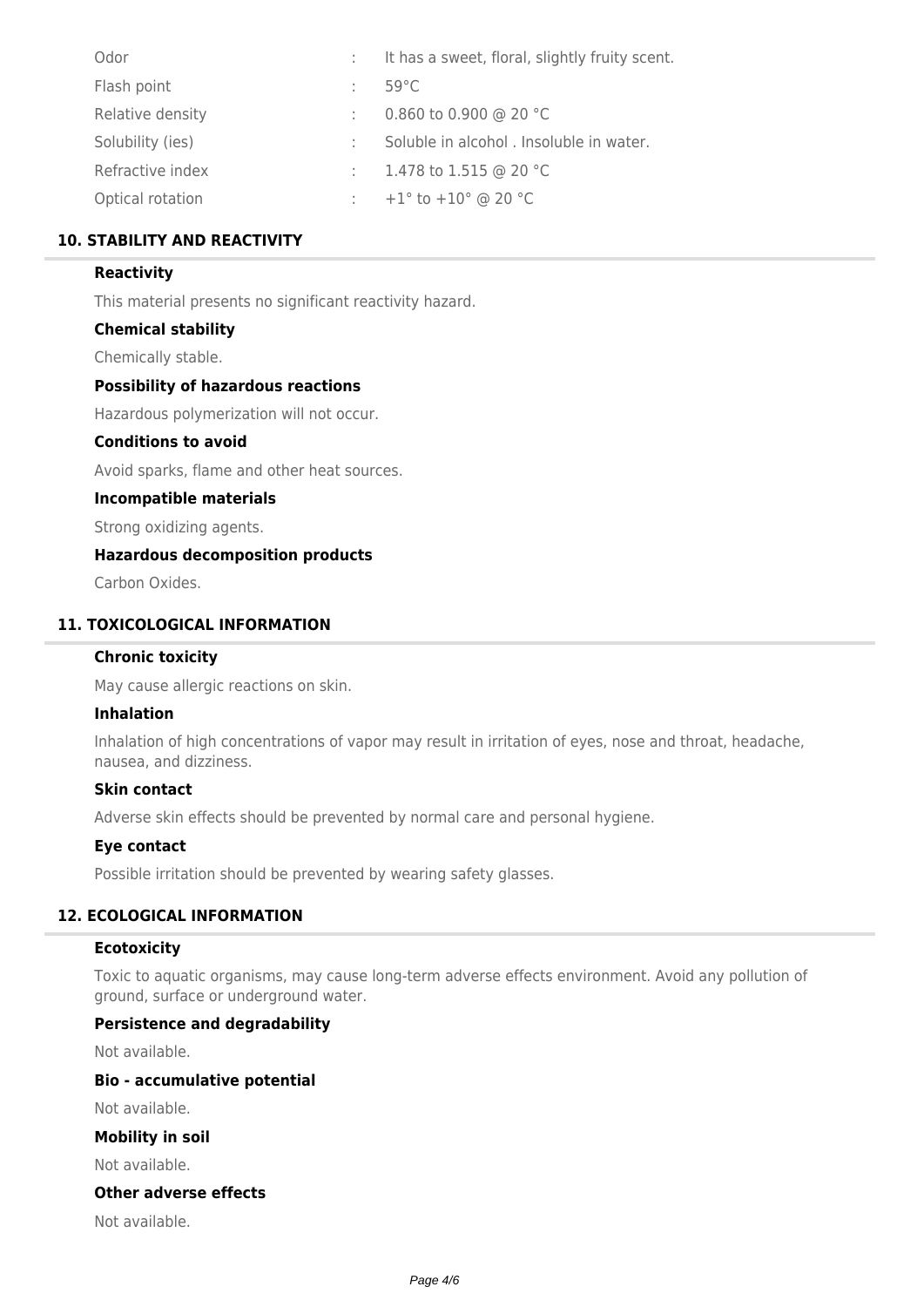### **13. DISPOSAL CONSIDERATION**

Dispose of product in accordance with local, state or provincial and federal regulations. Check with local municipal authority to ensure compliance.

### **14. TRANSPORT INFORMATION**

**UN Number** 1169 **UN proper shipping name** Extracts, aromatics, liquid **Transport hazard class** 3 **Packing group** III **US DOT Shipping Description (Land)** 1169 **Proper shipping name** Extracts, aromatics, liquid **Class** 3 **Packaging group** III **IMO-IMDG Shipping Description (Sea)** 1169 **Proper shipping name** Extracts, aromatics, liquid **Class** 3 **Packaging group** III **IMDG-Marine pollution** Yes. **IATA Shipping Description (Air)** 1169 **Proper shipping name** Extracts, aromatics, liquid **Class** 3 **Packaging group** III **Emergency action in case of accident** Notify police and fire department immediately

#### **15. REGULATORY INFORMATION**